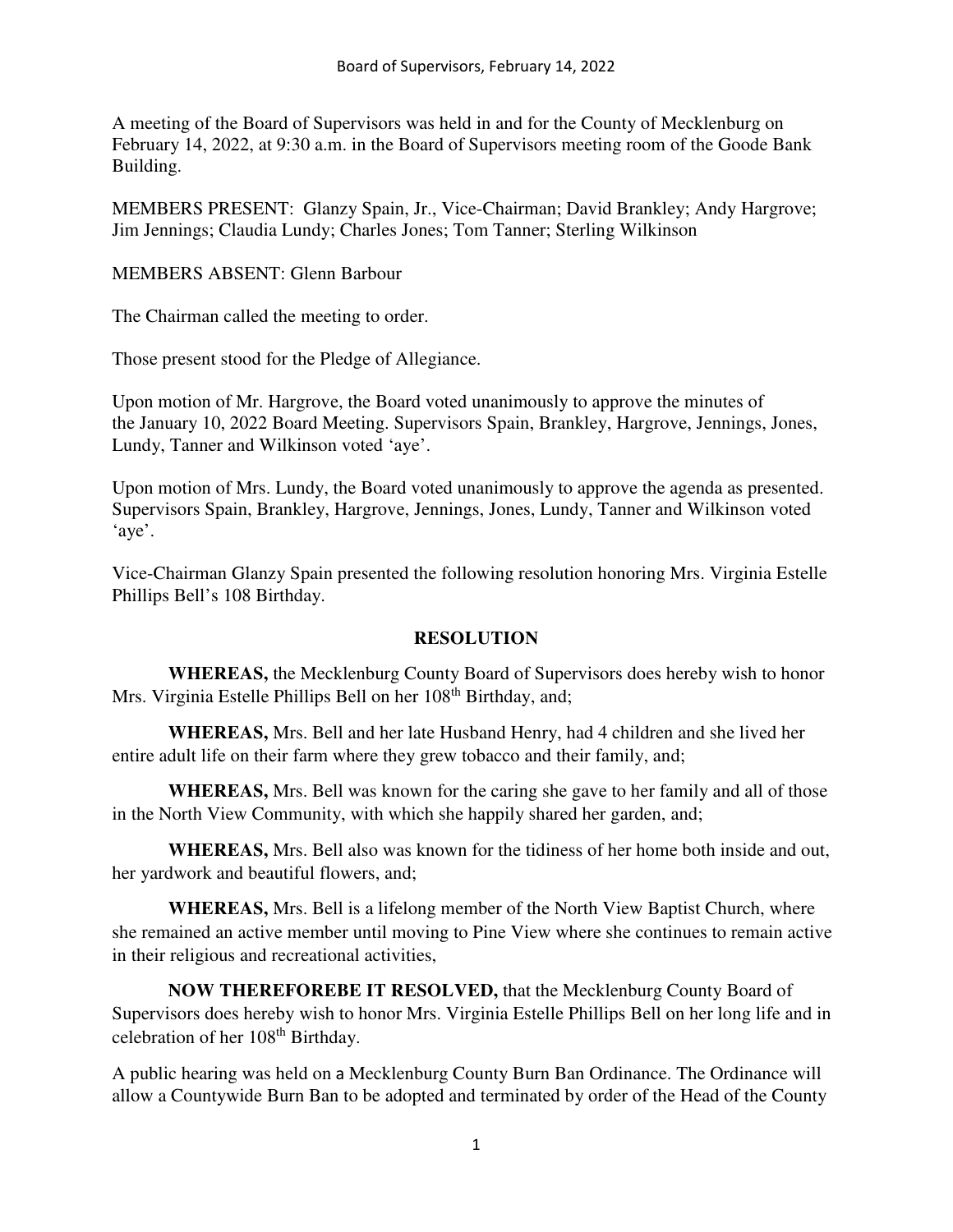Fire Chief's Association, the Chairman of the Board of Supervisors and the Emergency Services Coordinator.

Mr. Jon Taylor explained the changes being made to the current ordinance, allowing local law enforcement the ability to enforce the ordinance.

There was no public comment.

The public hearing was closed.

Upon a motion of Mr. Jones, the Board voted unanimously to adopt the following Burn Ban Ordinance. Supervisors Spain, Brankley, Hargrove, Jennings, Jones, Lundy, Tanner and Wilkinson voted 'aye'.

## **Prohibition of all open burning where serious fire hazards exist; penalty**

It shall be unlawful when the forestlands, brush lands and fields in this County or any part thereof have become so dry as to create a serious fire hazard endangering lives and property, for any persons to do any open burning nearer than 300 feet from any such forestlands, brush lands or fields containing dry grass or other flammable material.

This article shall not be effective until the Coordinator of Emergency Services, in unanimous consultation with the President of the Fire Chief's Association and Chairman of the Board of Supervisors, formally declares that such hazardous conditions exist, and declare a local emergency, pursuant to § 44-146.21, this article shall continue in effect until the Coordinator of Emergency Services shall formally declare that such condition has terminated.

It shall be the duty of all authorized law-enforcement officers of the county, and its municipalities to enforce the provisions of this section.

Any person violating the provisions of this section shall be guilty of a Class 3 misdemeanor for each separate offense.

A public hearing was held for the purpose of considering adoption of a proposed Resolution authorizing the acquisition, by condemnation, of real property in fee simple, and easements traversing parcels of real property (TMP 090000-A-028, TMP 090000-A-027, and TMP 090000- 05-003), all of which are situate in Boydton Magisterial District, Mecklenburg County, Virginia. The subject property rights are needed for the expansion and improvement of Old Cox Road (VSR 660), which is a public road, and will therefore be acquired for a public use within the meaning of Virginia Code Section 1-219.1.

Mr. Slayton explained the necessity of acquired the properties for the road project.

There was no public comment.

The public hearing was closed.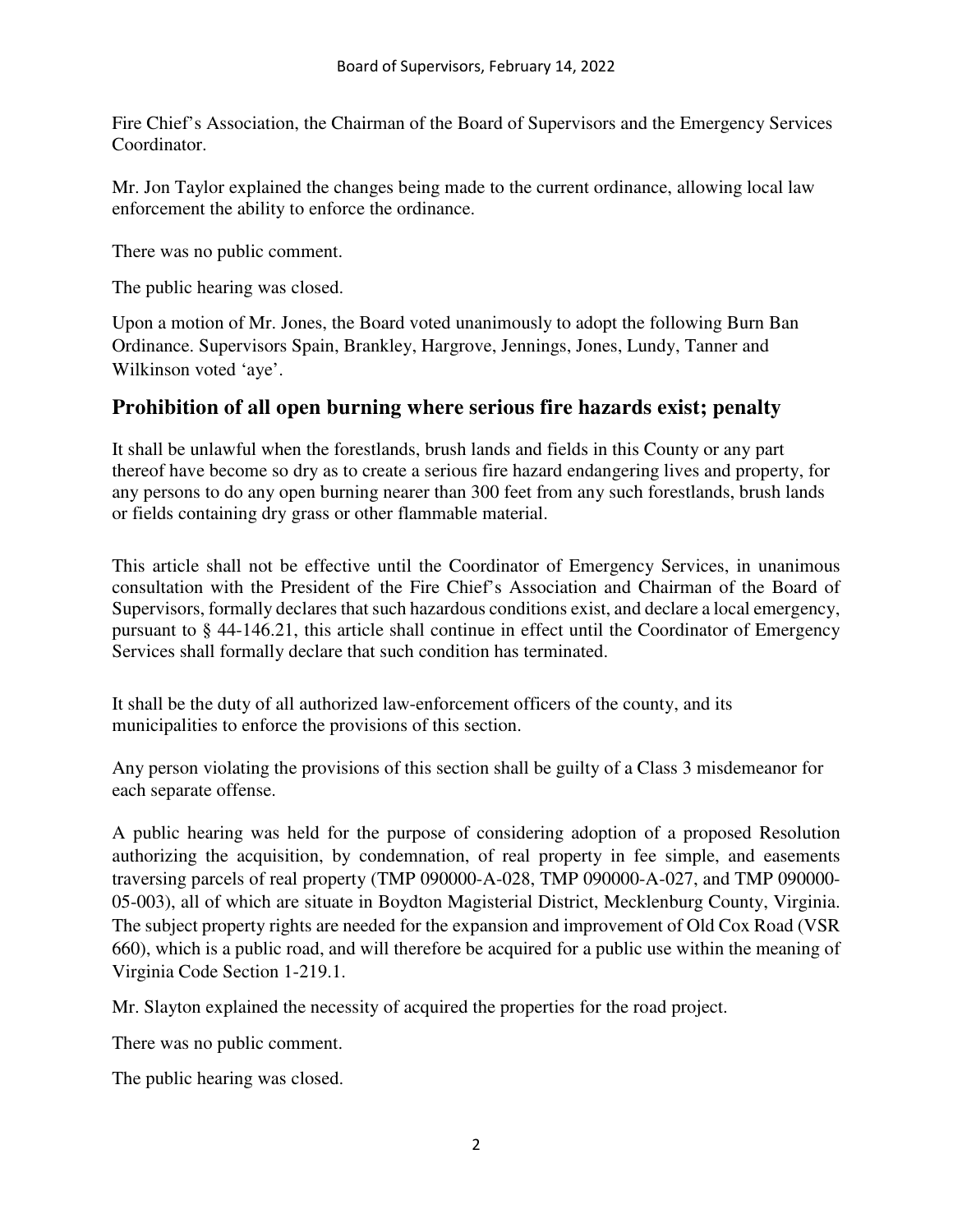Upon a motion of Mr. Hargrove, the Board voted unanimously to adopt the following resolution. Supervisors Spain, Brankley, Hargrove, Jennings, Jones, Lundy, Tanner and Wilkinson voted 'aye'.

WHEREAS, Old Cox Road (VSR 660) is being expanded and improved to serve public purposes (the "Project").

 WHEREAS, the expansion and improvement of Old Cox Road (VSR 660) requires Mecklenburg County (the "County") to acquire real property in fee simple, and easements traversing real property, described below, from Robert L. Boring and Colette R. Wittman (Project Parcels 013 and 014) and Tyrone R. White and Monet White (Project Parcel 004) ("Property Owners").

 WHEREAS, the property interests required for the Project are described as follows (the "Property Rights"):

| 1. | TMP 090000-A-028 / Project Parcel 013 (Boring and Wittman):    |
|----|----------------------------------------------------------------|
|    | Fee simple acquisition $-0.097$ acre                           |
|    | Permanent drainage easement acquisition $-0.006$ acre          |
|    | Permanent joint use utility easement acquisition $-0.134$ acre |
|    | Temporary construction easement acquisition $-0.018$ acre      |
| 2. | TMP 090000-A-027 / Project Parcel 014 (Boring and Wittman):    |
|    | Fee simple acquisition $-0.008$ acre                           |
|    | Permanent joint use utility easement acquisition $-0.012$ acre |
|    | Temporary construction easement acquisition $-0.003$ acre      |

The aforesaid Project Parcels 013 and 014 are more particularly shown on Plan Sheet Nos.

6RW and 7RW, copies of which are attached hereto and made a part hereof.

3. TMP 090000-05-003 / Project Parcel 004 (White):

Permanent joint use utility easement acquisition – 0.002 acre

 The aforesaid Project Parcel 004 is more particularly shown on Plan Sheet No. 4RW, a copy of which is attached hereto and made a part hereof.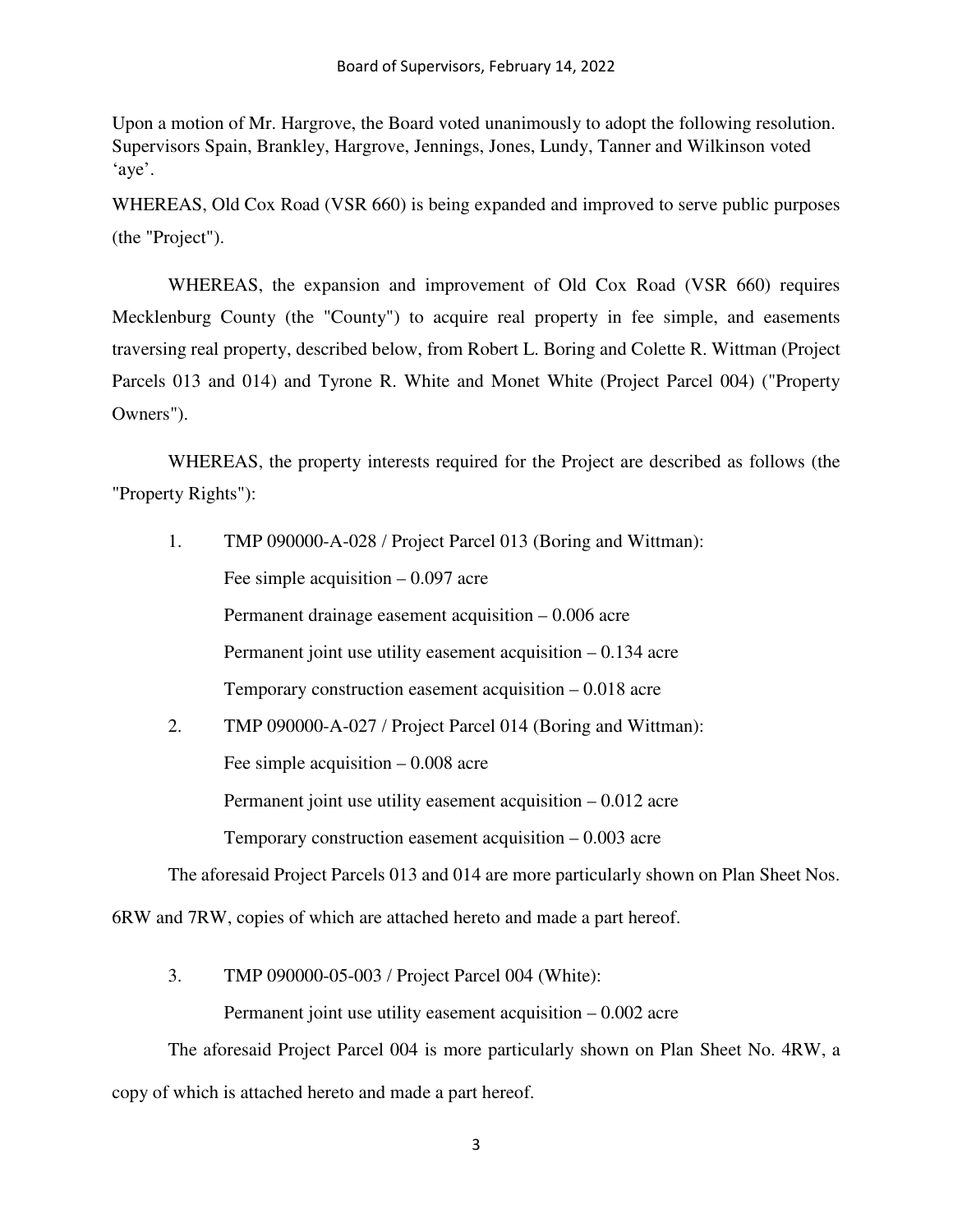WHEREAS, based on appraisals secured of the Property Rights, the County has offered the following sums as compensation and damages, if any, for the Property Rights taken:

- 1. TMP 090000-A-028 / Project Parcel 013 (Boring and Wittman): \$1,644.00
- 2. TMP 090000-A-027 / Project Parcel 014 (Boring and Wittman): \$143.00
- 3. TMP 090000-05-003 / Project Parcel 004 (White): \$5.00

WHEREAS, the Property Rights are necessary for the expansion and improvement of a public road, and the County is authorized to condemn property interests for public road construction by Virginia Code §§15.2-1901.1 and 15.2-1902(1) and to institute and conduct condemnation proceedings under Chapter 2 of Title 25.1 of the Code of Virginia, (1950), as amended, following adoption of a resolution after conducting a public hearing meeting the requirements of Virginia Code §§ 15.2-1902, 15.2-1904.A and 15.2-1905C.

WHEREAS, after proper publication of notice, a public hearing was conducted to consider the adoption of this Resolution.

NOW, THEREFORE, be it Resolved, by the Board of Supervisors of Mecklenburg County, Virginia (the "Board") as follows:

A. This Resolution incorporates the Recitals stated above.

B. The Board hereby approves the aforesaid public use.

C. The Board declares its intent to enter and take the Property Rights as necessary for the purpose of expanding and improving a public road, namely Old Cox Road (VSR 660), prior to the conclusion of condemnation proceedings instituted under Virginia Code §§15.2-1905.C. and 25.1-300, *et seq.*, and for all other purposes incidental thereto.

D. The Project is subject to specific financing and other scheduling requirements. The County must be able to enter and take the Property Rights prior to completing condemnation proceedings because financing and other scheduling requirements require the County to proceed with the Project earlier than said condemnation proceedings can be completed.

4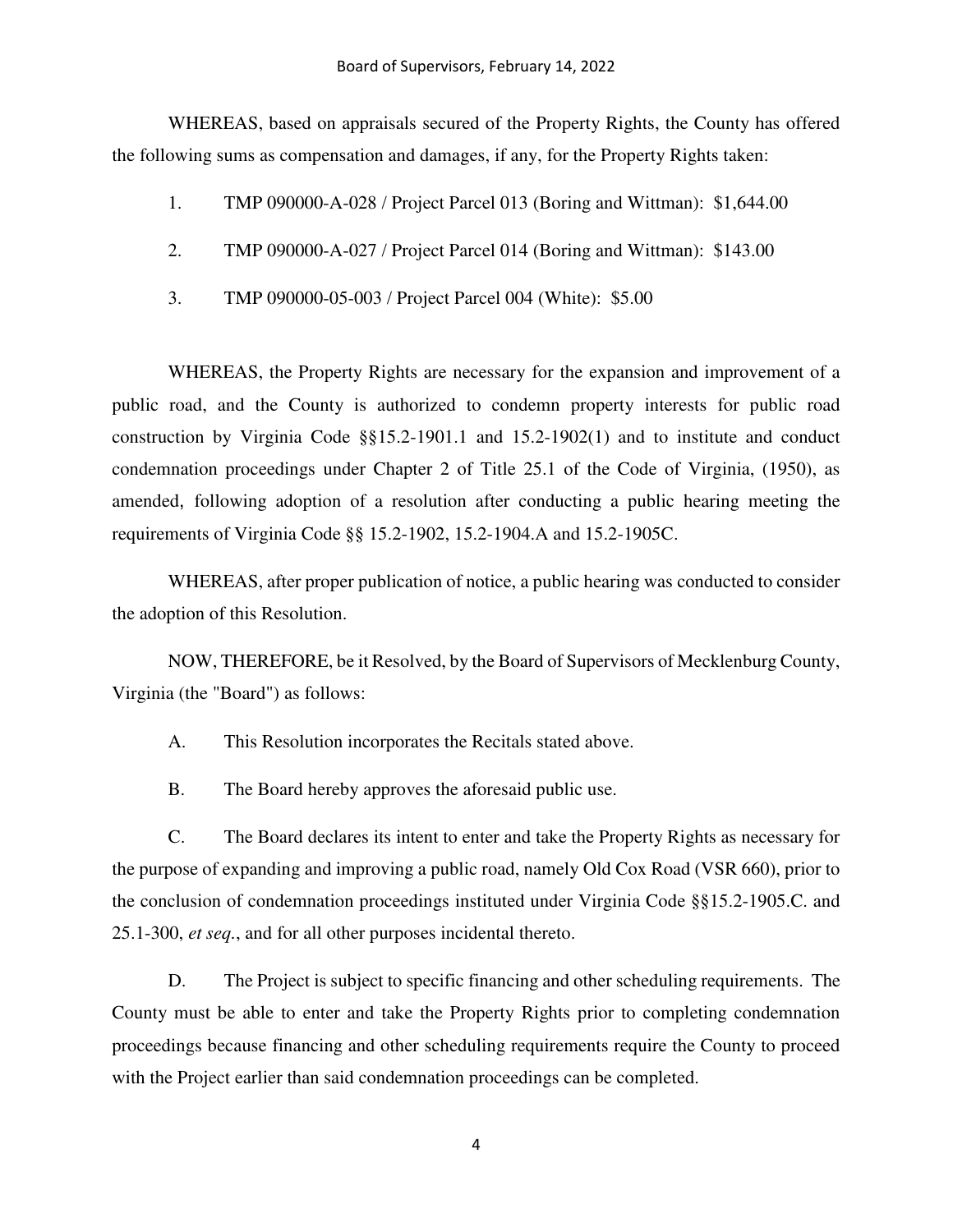E. Based on the County's appraisal of the Property Rights, the Board concludes that the Property Rights have the following values as just compensation and the Board offers the following sums for the Property Rights taken:

1. TMP 090000-A-028 / Project Parcel 013 (Boring and Wittman): \$1,644.00

2. TMP 090000-A-027 / Project Parcel 014 (Boring and Wittman): \$143.00

3. TMP 090000-05-003 / Project Parcel 004 (White): \$5.00

F. The Board, through its acquisition consultant, has made a bona fide but ineffectual effort to purchase the Property Rights by offering said just compensation on behalf of the County to the Property Owners.

G. The terms of purchase cannot be agreed upon and the County's consulting negotiator was unsuccessful in negotiating a final settlement with the Property Owners, but will continue to work with the Property Owners to attempt to reach an acceptable settlement.

H. The Board approves the condemnation and acquisition of the Property Rights which are necessary and incidental to the expansion and improvement of a roadway for public use as authorized by Virginia Code §§ 15.2-1902, 15.2-1904.A.

I. The Board certifies that these acquisitions have been reviewed by the County for purposes of complying with Virginia Code § 1-219.1.

J. The Board directs the County Attorney, any approved outside counsel under supervision of the County Attorney and, to the extent necessary, the Chairman or Vice Chairman of the Board, or the County Administrator, to complete the procedure and prepare and execute any necessary documents, in order to acquire the Property Rights, payment of the appraised values into the Mecklenburg County Circuit Court, filing Certificates of Take and, if necessary, filing Petitions in Condemnation in the Mecklenburg County Circuit Court and any other necessary actions in accordance with the procedures of Chapter 3 of Title 25.1 of the Code of Virginia (1950), as amended.

K. This Resolution shall be effective upon its adoption.

5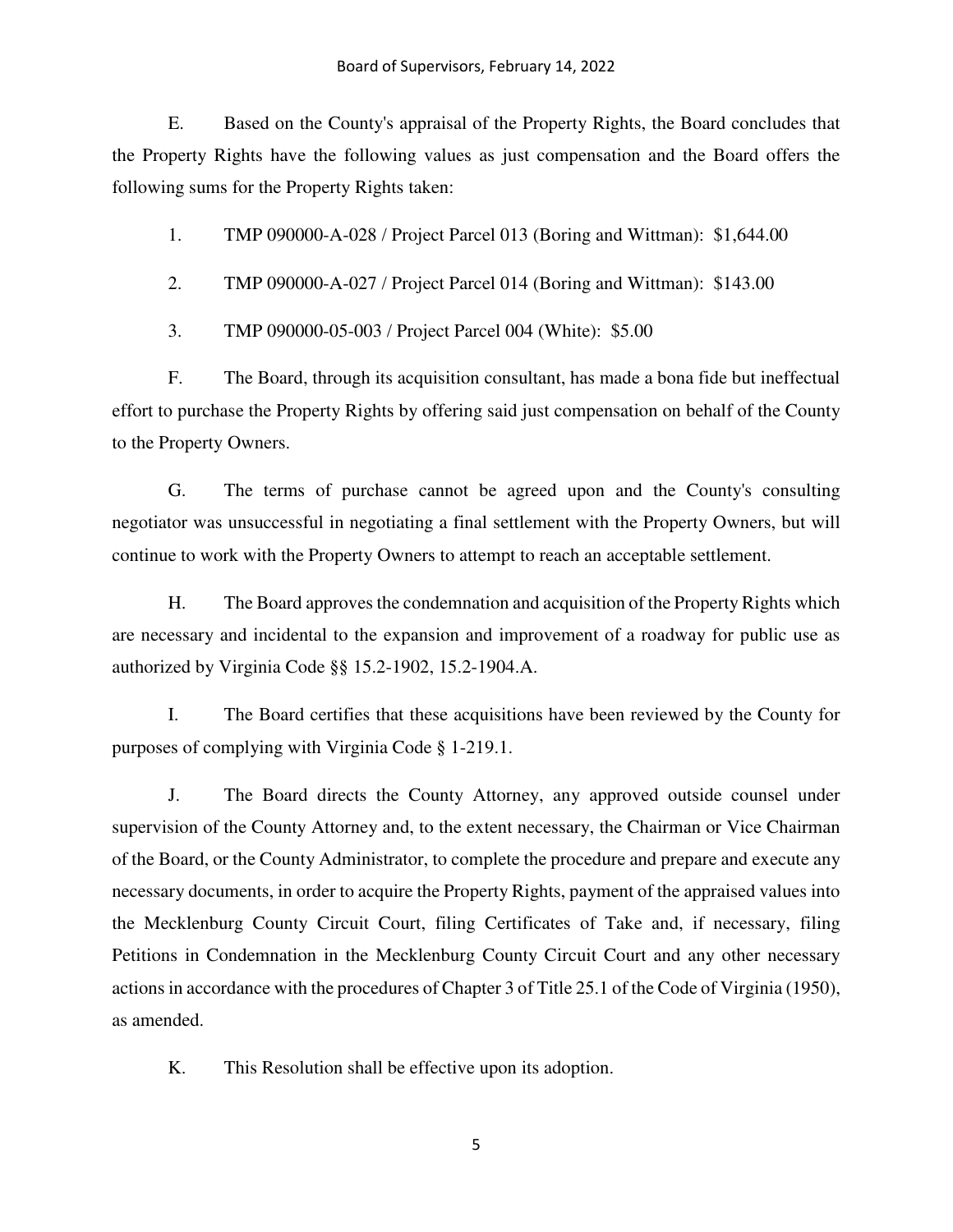Mrs. Robin Jones, Auditor with Creedle, Jones addressed the Board regarding the 2020-2021 Audit Report. Mrs. Jones explained what the firm looks at during this reporting. She stated that the County's Audit is considered a clean opinion and no deficiencies were found. She also stated that the County was considered a low risk auditee, since the County has had a clean opinion for three consecutive years.

## Under Public Comment:

Ms. Christian Cox addressed the Board on behalf of Madeline's House, Southside Center for Violence, thanking the Board for their support over the years. She gave the Board an update on programs that are offered and the assistance they have provided to Mecklenburg County Residents in need. She advised that COVID has affected their services this past two years but she hopes all services can soon resume.

Mr. David Lipsomb with Empower Broadband addressed the Board with an update on the Broadband Project. He showed a map of the currently covered areas, gave directions to check eligibility and presented package details. Mr. Lipsomb advised that Empower should have a service contractor named in a couple weeks and that he would be back soon with another update on the project.

Mr. Ernest Greene addressed the Board first highlighting the changes in energy demands over the years and how Dominion Power is keeping up the supply to suit the needs of the citizens of Mecklenburg County and our Economic Development. Next, Mr. Greg Mathe addressed the Board with a presentation on how Dominion plans to invest more than 300 million dollars in infrastructure to help the needs of Mecklenburg County, by way of new transmission lines and substations. Mr. Mathe advised that this is the first public information meeting, next will come permitting and the construction with completion dates in 2025 and 2026.

Mr. Taylor Clarke and Ms. Jennifer Bowen, Extension Agents addressed the Board with an update. Mr. Clarke stated that Ms. Amy Moore, Food and Consumer Science Agent could not be present today. Mr. Clarke and Ms. Bowen updated the Board on programs offered through extension. They stated that Covid has caused many changes for them, but they hope this year will be different.

Ms. Jackie Townes, Director of Piedmont Court Services addressed the Board with an update on her office. She stated that she has been with Piedmont Court Services for 34 years. She advised that her office works with the court system on individuals with misdemeanor charges. Those individuals are placed in a program or get community service instead of jail time. Her office also handles drug and alcohol testing for the court system. Ms. Townes advised that Covid has affected her office and the amount of offenders that are assisted, but that they have continued services for all high-risk offenders. Ms. Townes next explained the pre-trial services that Piedmont offers. She stated that they currently have a 78% success rate of individuals making it to trial with no new charges.

Superintendent Paul Nichols addressed the Board with an update on the new Middle/High School Project. Mr. Nichols stated that the project is still on schedule and on budget. He stated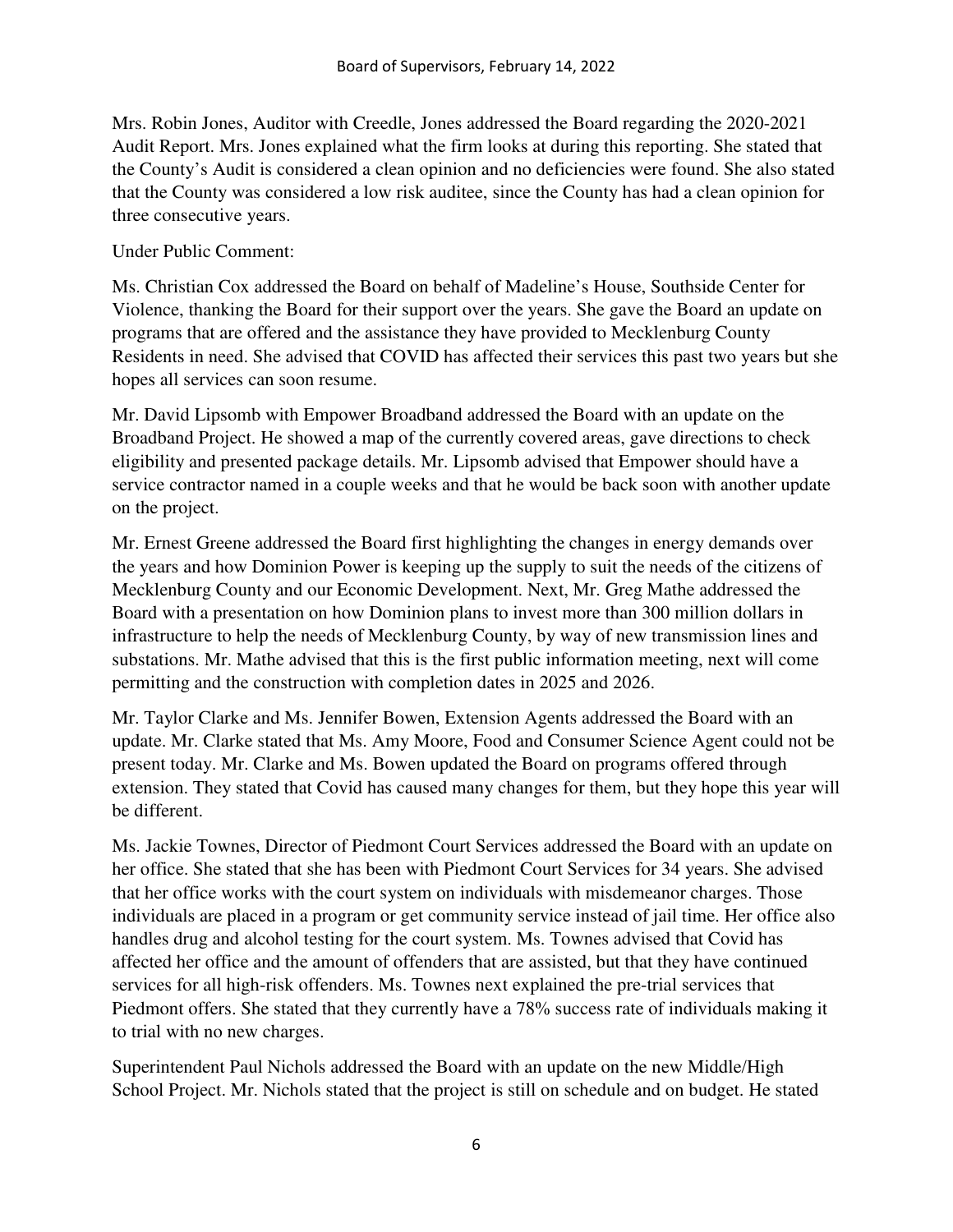that the ribbon cutting is scheduled for August 5, 2022 and that the Governor and Secretary of Education are scheduled to attend.

The Budget & Finance Committee met on Wednesday, February 9, 2022, at 4:30 p.m. in the Board of Supervisors Meeting Room.

MEMBERS PRESENT: Glanzy Spain, Chairman; David Brankley; Jim Jennings; Charles Jones; Sterling Wilkinson

ALSO PRESENT: Glenn Barbour, Andy Hargrove, Claudia Lundy, Tom Tanner (via Zoom), Wayne Carter, County Administrator; Judy Sheffield, Assistant County Administrator, Alex Gottschalk, Deputy County Administrator; Ed Taylor, Commissioner of the Revenue; Sandra Langford, Treasurer

The Chairman called the meeting to order.

Mr. Carter advised that the Sheriff's Department has received checks in the amount of \$4,000.00 and \$10,950.00 to cover the cost of damages to Sheriff vehicles.

Upon a motion of Mr. Brankley, the Committee voted unanimously to recommend approval of a supplemental appropriation in the amount of \$14,950.00 to the Sheriff's Vehicle Replacement Line Item.

Mr. Carter next advised that the Sheriff's Office has received two Local Law Enforcement Block Grants.

Federal Grant - \$2,487.00

Federal Grant - \$2,345.00

Total \$4,832.00

Upon a motion of Mr. Jones, the Committee voted unanimously to approval a supplemental appropriation in the amount of \$4,832.00 to the Sheriff's Police Supplies Line Item.

Mr. Carter advised that the Library is receiving an additional \$8,269.00 in state aid.

Upon a motion of Mr. Jones, the Committee voted unanimously to approve a supplemental appropriation in the amount of \$8,269.00 to the Library Materials Line Item.

Next, the Committee discussed the increase in vehicle values as it relates to the budget.

Mr. Carter first presented the total that the increased values have increased the budget. To date, the combined increase for the first half of the year for all Personal Property is up \$1.1 million. This includes all ten categories not just cars and light duty trucks. Mr. Jennings asked if we could just calculate the increase in revenue from just the new assessed value on the cars and trucks without trades. Mr. Carter stated the system cannot do that, but at least 50% or more is from the value increase. Due to the fact that the Personal Property Book would have to be manually deleted, and then any new rate would have to be manually calculated with a corresponding change to the PPTRA and re-entered, therefore mistakes will happen. Also, the rate must be the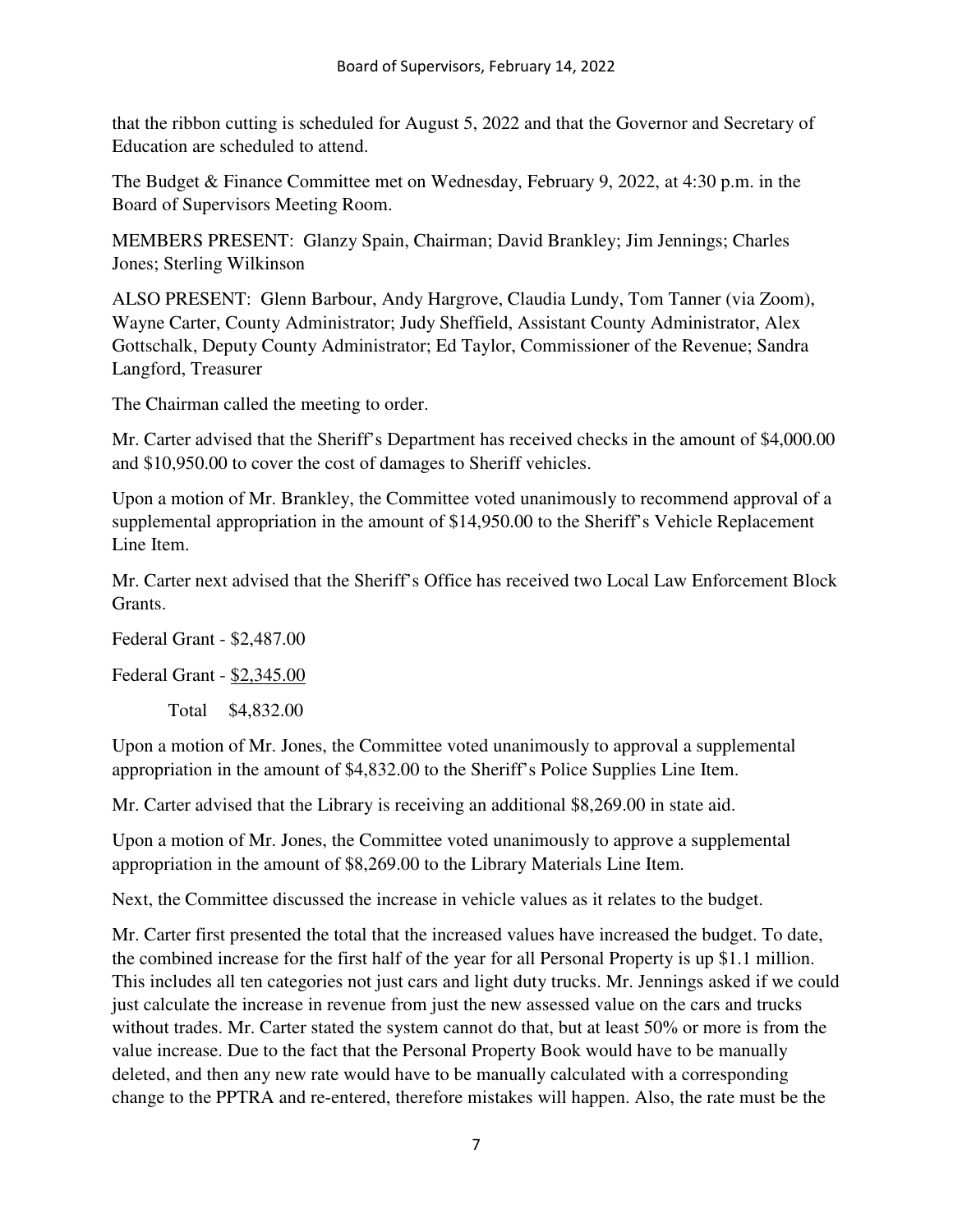same on all Personal Property, so businesses will see the majority of the rebated taxes. Therefore, staff is recommending, taking the additional individual Personal Property Tax and setting it aside for new Elementary School Construction.

The Committee members supported that approach for FY22.

Samantha Finch, Deputy Treasurer then reviewed the process that must take place in order for the Personal Property Book to be developed, checked and downloaded into the system. Two reasons the December Personal Property bills were higher are, each had the vehicle decal fee of \$25.00 added to it and secondly there was a 6% decrease in the amount we received for PPTRA (car tax) on the first \$20,000.00 in value for all personal vehicles so all tax bills increased 6% on the first \$20,000.00.

Mr. Taylor reviewed many of the reasons contributing to the combined increase in vehicle values and why they are continuing to hold their value.

Mr. Carter explained that the easiest method of lowering citizen's tax burden would be to give a temporary reduction in the assessment ratio with a sunset clause for 1 year for FY 2023.

Mr. Gottschalk next reviewed several bills at the General Assembly and how each could negatively affect us on the local level. He then reviewed several other bills of interest to the Board.

Mr. Carter stated that we need to also be aware that the County will be taking over the operation of two Rescue Squads within 18 months and the need for several additional personnel in numerous departments, as well as several possible cuts in State funding and an increase in required local funding for education. Staff is requesting that the Board Members think about what has been presented tonight and try to make some suggested changes if any at the Monday Board Meeting to the Personal Property issue.

There being no further business, the meeting was adjourned.

Upon a motion of Mr. Spain, the Board voted unanimously to a supplemental appropriation in the amount of \$14,950.00 to the Sheriff's Vehicle Replacement Line Item. Supervisors Spain, Brankley, Hargrove, Jennings, Jones, Lundy, Tanner and Wilkinson voted 'aye'.

Upon a motion of Mr. Spain, the Board voted unanimously to approve a supplemental appropriation in the amount of \$4,832.00 to the Sheriff's Police Supplies Line Item. Supervisors Spain, Brankley, Hargrove, Jennings, Jones, Lundy, Tanner and Wilkinson voted 'aye'.

Upon a motion of Mr. Spain, the Board voted unanimously to approve a supplemental appropriation in the amount of \$8,269.00 to the Library Materials Line Item. Supervisors Spain, Brankley, Hargrove, Jennings, Jones, Lundy, Tanner and Wilkinson voted 'aye'.

The Board discussed the increase in Personal Property Taxes due to the higher valuations and the additional revenue.

Upon a motion of Mr. Tanner, the Board voted by roll call vote to earmark the additional revenue into two funds equally. One for Elementary School Construction and the other for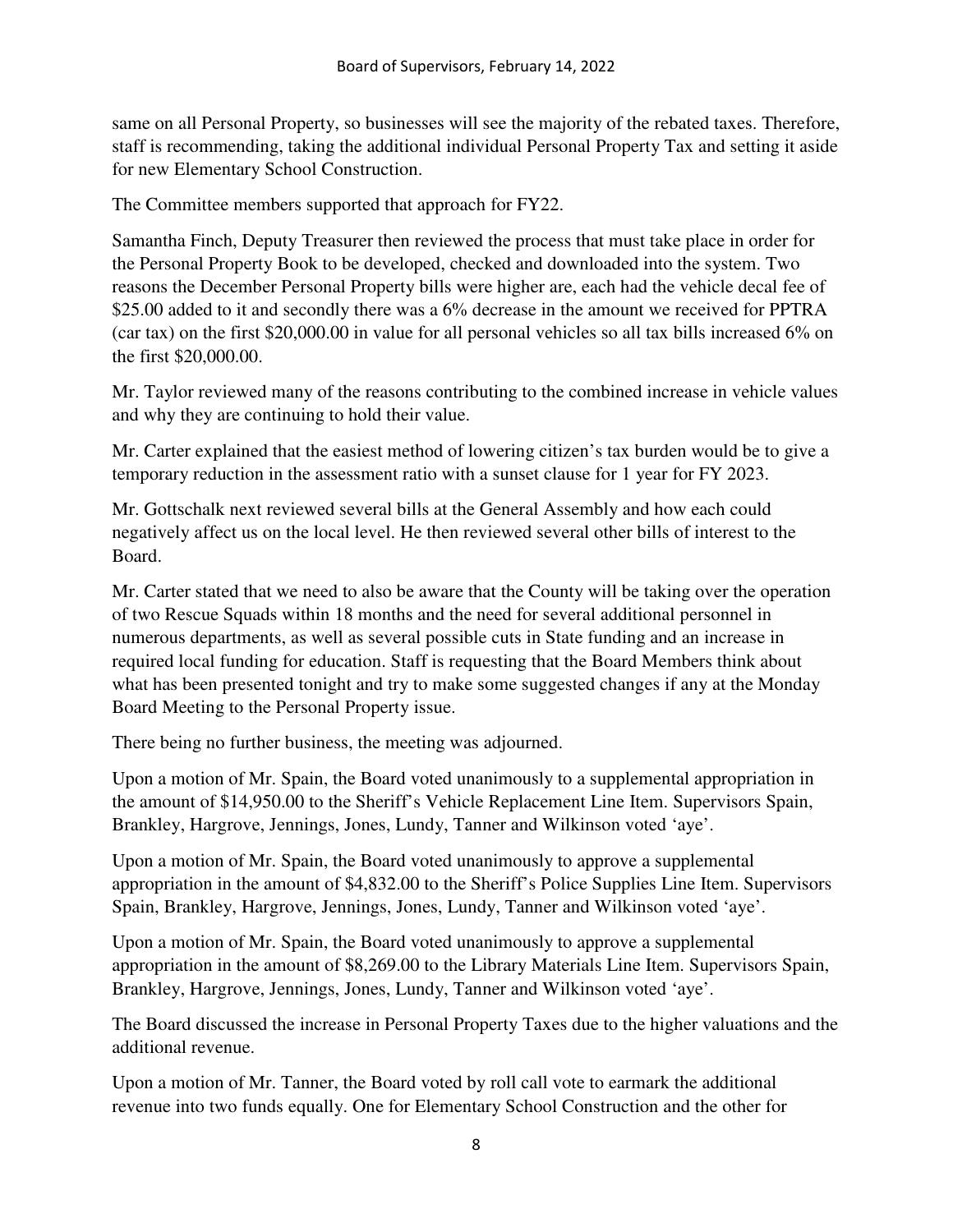Rescue Squads. Supervisors Spain, Brankley, Hargrove, Jennings, Jones, Lundy, Tanner and Wilkinson voted 'aye'.

 The Economic Development Committee met on Wednesday, February 9, 2022, at 6:15 p.m. in the Board of Supervisor's Meeting Room, Boydton, Virginia.

MEMBERS PRESENT: Charles Jones, Chairman; Glanzy Spain, Jim Jennings

OTHERS PRESENT: Glenn Barbour; Sterling Wilkinson; Claudia Lundy; Andy Hargrove; H. Wayne Carter, III., County Administrator; Judy Sheffield, Assistant County Administrator; Alex Gottschalk, Deputy County Administrator

The Chairman called the meeting to order.

Mr. Carter advised that bid opening was held on January 27, 2022 for the Lakeside Commerce Park Water and Sewer Improvements. The lowest bid was received by Smiley's Construction for a cost of \$724,894.77.

Upon a motion of Mr. Jennings, the Committee voted unanimously to approve the contract with Smiley's Construction for the Lakeside Commerce Park Water and Sewer Improvements.

Mr. Carter reviewed contracts for the following services from Dewberry:

- 1. Resident Inspection Services Lakeside Commerce Park
- 2. Resident Inspection Services Boyd's Corner
- 3. Construction Administration Lakeside Commerce Park
- 4. Construction Administration Boyd's Corner

Upon a motion of Mr. Spain, the Committee voted unanimously to approve the contract with Dewberry for Resident Inspection Services at Lakeside Commerce Park at a cost of \$50,400.00.

Upon a motion of Mr. Spain, the Committee voted unanimously to approve the contract with Dewberry for Resident Inspection Services at Boyd's Corner at a cost of \$26,880.00.

Upon a motion of Mr. Spain, the Committee voted unanimously to approve the contract with Dewberry for Construction Administration at Lakeside Commerce Park at a cost of \$65,130.00.

Upon a motion of Mr. Spain, the Committee voted unanimously to approve the contract with Dewberry for Construction Administration at Boyd's Corner at a cost of \$37,520.00.

There being no further business, the meeting was adjourned.

Upon a motion of Mr. Jones, the Board voted unanimously to approve the contract with Smiley's Construction for the Lakeside Commerce Park Water and Sewer Improvements. Supervisors Spain, Brankley, Hargrove, Jennings, Jones, Lundy, Tanner and Wilkinson voted 'aye'.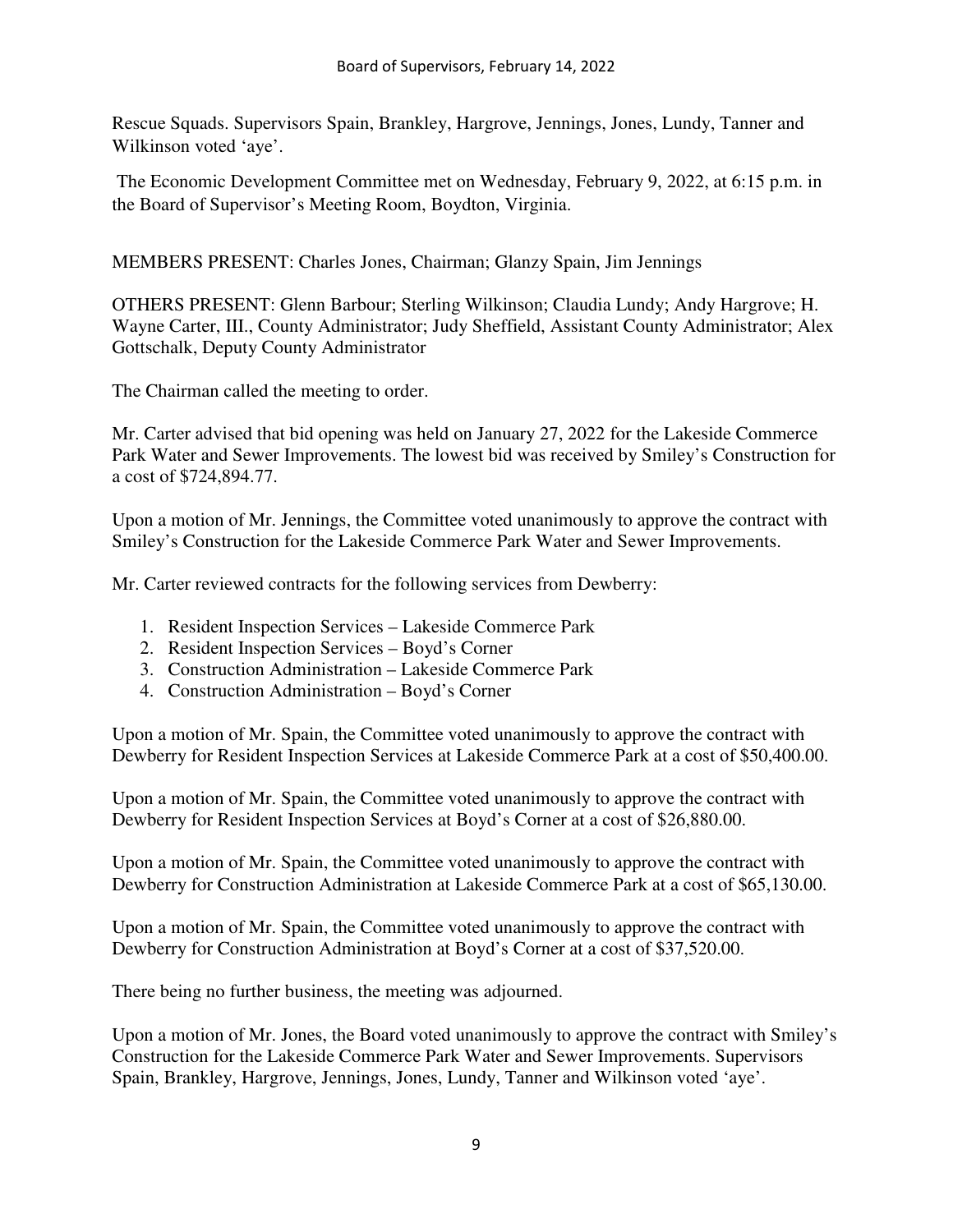Upon a motion of Mr. Jones, the Board voted unanimously to approve the contract with Dewberry for Resident Inspection Services at Lakeside Commerce Park at a cost of \$50,400.00. Supervisors Spain, Brankley, Hargrove, Jennings, Jones, Lundy, Tanner and Wilkinson voted 'aye'.

Upon a motion of Mr. Jones, the Board voted unanimously to approve the contract with Dewberry for Resident Inspection Services at Boyd's Corner at a cost of \$26,880.00. Supervisors Spain, Brankley, Hargrove, Jennings, Jones, Lundy, Tanner and Wilkinson voted 'aye'.

Upon a motion of Mr. Jones, the Board voted unanimously to approve the contract with Dewberry for Construction Administration at Lakeside Commerce Park at a cost of \$65,130.00. Supervisors Spain, Brankley, Hargrove, Jennings, Jones, Lundy, Tanner and Wilkinson voted 'aye'.

Upon a motion of Mr. Jones, the Board voted unanimously to approve the contract with Dewberry for Construction Administration at Boyd's Corner at a cost of \$37,520.00. Supervisors Spain, Brankley, Hargrove, Jennings, Jones, Lundy, Tanner and Wilkinson voted 'aye'.

The Property Committee met on Wednesday, February 09, 2022, at 6:30 p.m. in the Board of Supervisor's Meeting Room, Boydton, Virginia.

MEMBERS PRESENT: Jim Jennings, Chairman; Glanzy Spain, Claudia Lundy, Andy Hargrove, Sterling Wilkinson

OTHERS PRESENT: Glenn Barbour, Charles Jones, Tom Tanner (via Zoom), Wayne Carter, County Administrator; Judy Sheffield, Assistant County Administrator; Alex Gottschalk, Deputy County Administrator

The Chairman called the meeting to order.

Baxter Bailey was present and reviewed the work to date by his firm. He has met with staff and developed our existing space as well as our future space needs. He has looked at the site of the proposed expansion of the Goode Bank Building. He has worked on several renditions of the parking lot and all of them will require opening the lot onto Jones Street. Each parking lot proposal has issues with storm water runoff and high cost per space. Finally, he reviewed three proposed additions with a budget for each.

Upon a motion of Mrs. Lundy, the Committee unanimously agreed to support option II, which will allow for an expansion of approximately 10,000-12,000 square feet in a 2-story building. The estimated costs for the project is \$4,250,000.00, which will be paid for out of the Capital Outlay Fund.

There being no further business, the meeting was adjourned.

Upon a motion of Mr. Jennings, the Board voted unanimously to approve option II, which will allow for an expansion of approximately 10,000-12,000 square feet in a 2-story building. The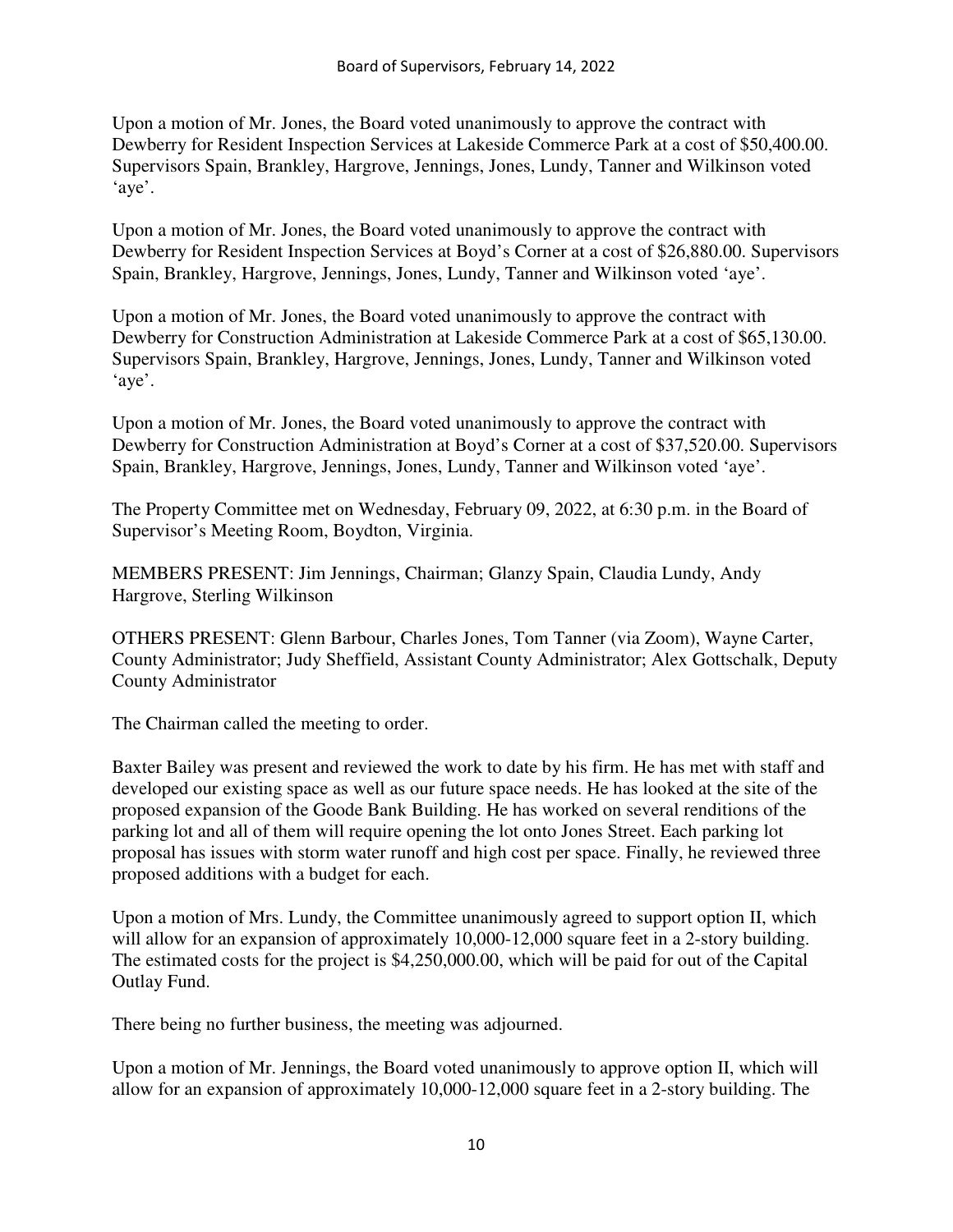estimated costs for the project is \$4,250,000.00, which will be paid for out of the Capital Outlay Fund. Supervisors Spain, Brankley, Hargrove, Jennings, Jones, Lundy, Tanner and Wilkinson voted 'aye'.

The Landfill Committee met on Monday, February 14, 2022 at 8:30 a.m. in the Board of Supervisors Meeting Room.

MEMBERS PRESENT: Sterling Wilkinson, Chairman; David Brankley; Jim Jennings; Claudia Lundy

ALSO PRESENT: Glanzy Spain; Charles Jones; Andy Hargrove; Tom Tanner; Wayne Carter, County Administrator; Alex Gottschalk, Deputy County Administrator

Mr. Wilkinson called the meeting to order.

Mr. Carter reviewed the bid received for construction of the Trading Post Convenience Center. The bid was received from Smiley's Construction at a cost of \$737,400.00 with an alternate fee for paving the site at a cost of \$293,550.25.

Upon a motion of Mr. Jennings, the Committee voted unanimously to recommend approval of the bid from Smiley's Construction at a cost of \$737,400.00 with an alternate fee for paving the site at a cost of \$293,550.25. Total cost is \$1,030,950.25.

The Committee next discussed the convenience centers and the next locations. Staff is recommending that the Palmer Springs and Bracey areas be the next two sites for convenience centers. The Pen Road site will be opening in March.

Mr. Wilkinson questioned whether additional staff is needed at the Landfill due to the volume increase in waste. Staff agrees, and will be advertising the positions in the next few weeks.

There being no further business, the meeting was adjourned.

Upon a motion of Mr. Wilkinson, the Board voted unanimously to approve the bid from Smiley's Construction at a cost of \$737,400.00 with an alternate fee for paving the site at a cost of \$293,550.25. Total cost is \$1,030,950.25. Supervisors Spain, Brankley, Hargrove, Jennings, Jones, Lundy, Tanner and Wilkinson voted 'aye'.

Under the County Administrator's report:

Mr. Carter advised that the Building Official's report is included in the packet and building activity is continuing to increase. Mr. Carter stated that the Zoning Administrator's report is included also and shows an increase in Erosion and Sediment Control Plan reviews. Mr. Carter advised that the Animal Control Officer continues to adopt out the majority of the dogs picked up, with assistance from the SPCA and Sweet Virginia. The Sheriff's report is included in the packet showing the call types for the 2,800 incidents for the month of January.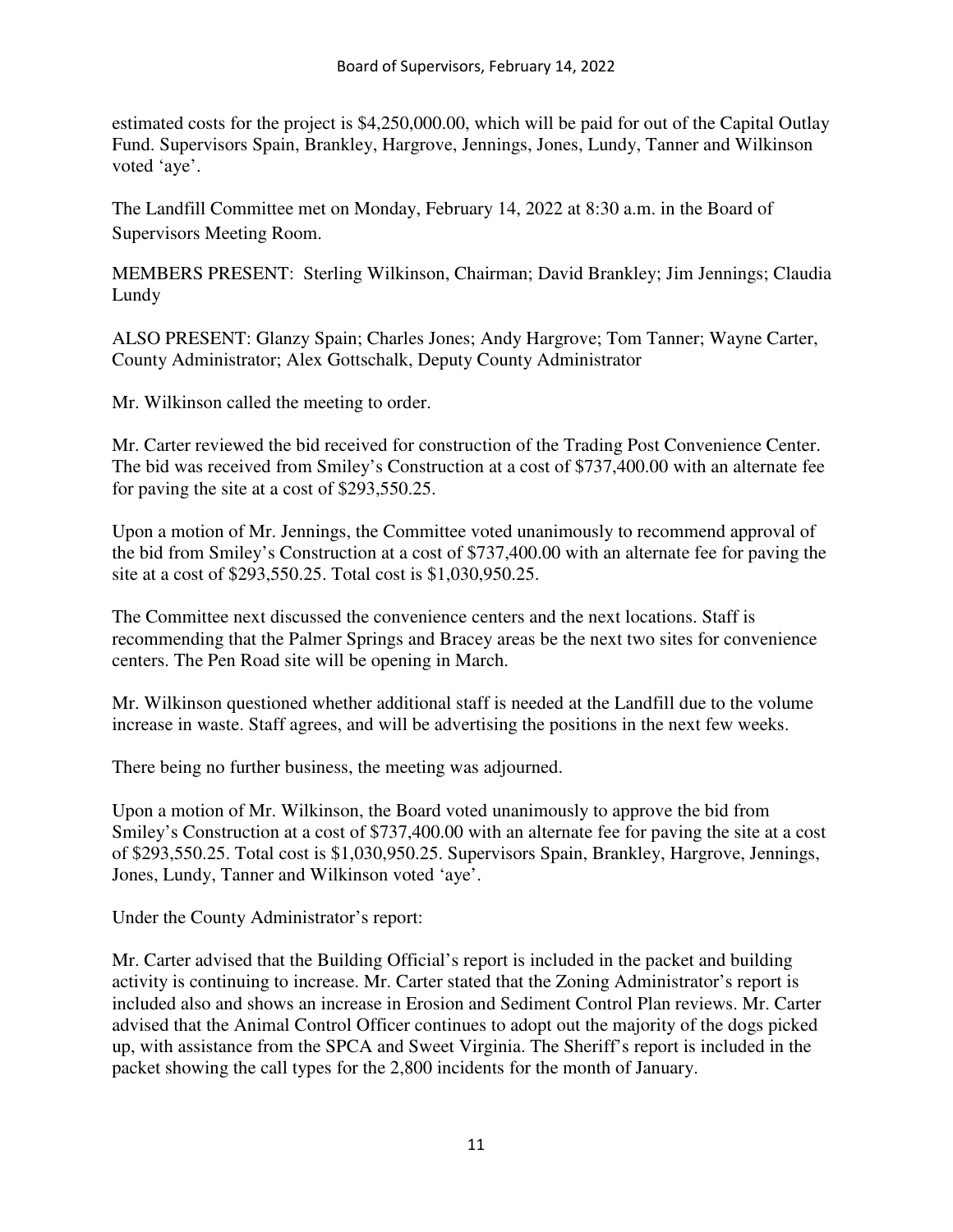Mr. Kevin Smith, VDOT Assistant Resident Engineer addressed the Board with an update. He stated that they have had several nuisance snow events, they have been patching potholes, grading and adding stone to non-surface roads. He stated that as soon as the weather breaks, they will begin on the rural rustic road improvements. In the Chase City District, it will be Reese's Dead End, followed by Sweetwater Lane. Burnt Store District will be Tobacco Lane followed by Canaan Ferry Road. Clarksville District will be Staunton River Road.

Mr. Jennings addressed the construction project that is underway on Old Cox Road and the impacts it is having on the road. He is concerned about the residents that are being affected by the road conditions that this project is creating. Mr. Smith advised that VDOT is aware of the situation and is working with the contractor to ensure the road safety. He stated that temporary improvements will be made during the project and permanent repairs will be made once it is complete.

Mr. Brankley addressed his concerns with Baskerville Road, highlighting the increase in traffic that the new school will create. Mr. Smith stated that VDOT is going to make sure all the curves are marked properly and he hopes to get at least a center stripe in place, but if traffic engineering approves, they will fully line the road.

Mr. Jones questioned Mr. Smith on the Highway Fifty-Eight/Highway Fifteen intersection in Clarksville being marked to indicate the flow of traffic. Mr. Smith replied that it was completed on February 10<sup>th</sup>.

Ms. Tina Morgan, Tourism Director addressed the Board with news that she has the opportunity to host a National level, high profile Mr. Crappie Fishing Tournament on Buggs Island Lake on May  $13<sup>th</sup>$  and  $14<sup>th</sup>$ . She stated this tournament trail brings a lot of attention and will be benefit the local hotels and restaurants. Ms. Morgan advised the Board that she will be able to cover the cost of this within the tourism budget.

Mr. Carter stated that there was an update from Southside Behavioral Health in the Board packet for informational purposes and that they are requesting additional funding this year.

Mr. Carter advised the Board that the Southside Planning District Commission has changed their bylaws reducing the number of Board Members. Mr. Carter advised the Board that staff would be sending out a list of current representatives, so changes could be made.

Mr. Tanner gave an overview of the Commission. He stated that Mecklenburg will now be represented by 5 members, consisting of 3 Board Members and 2 Citizens at Large. He stated that the Commission feels like the downsizing of the Board will make the meetings more interactive and make having a quorum at each meeting easier. He also stated that the Commission will be asking for an increase in their allocation from Mecklenburg County of approximately \$4,500.00. This will be the first increase in about 15 years.

Mr. Carter also advised that included in the packet is an update of projects that are being administered by Southside Planning District currently.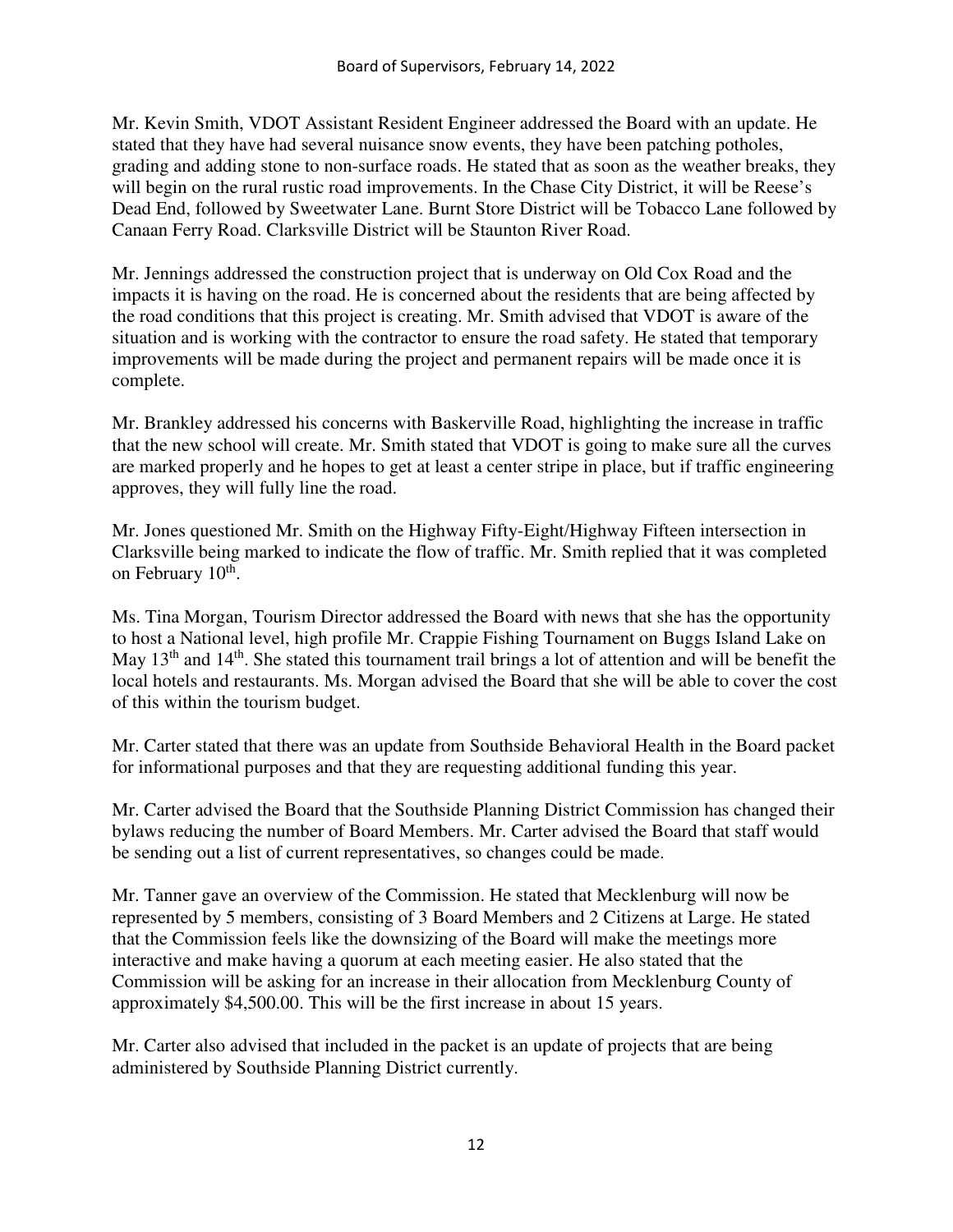Under the Chairman's report:

Mr. Spain advised that the Lake Country Regional Airport minutes from January 11, 2022 and Treasurer's report were included in the packet for informational purposes, as well as the Roanoke River Service Authority minutes of November 23, 2021.

Upon a motion of Mr. Jennings, the Board voted unanimously to approve the Consent Calendar as it relates to the January bill's list. Supervisors Spain, Brankley, Hargrove, Jennings, Jones, Lundy, Tanner and Wilkinson voted 'aye'.

Mr. Jennings stated that he was confused by Dominion stating earlier in the meeting that Green Energy Mandates have to be done by 2045, but then he stated that the decision was up to localities. Mr. Jennings commented again on the condition of Old Cox Road and stated that he would like to plan an Agricultural Development Meeting for May.

Mr. Hargrove said that a lot of information was provided on Broadband coming to our area and now it has to be digested to better serve our community.

Mr. Wilkinson thanked staff for the clean audit report. Next, he stated he hopes Empower will be able to reach every home within 3 years, thanked the Extension Agents and Tina Morgan for their hard work and dedication and commended the County for the path we are on with education considering that the State Secretary of Education plans to attend the ribbon cutting for the new school.

Mr. Jones complimented Mr. David Lipscomb for attending the meeting and giving such details on the Broadband Project.

Mr. Tanner thanked Mr. Nichols for the update on the school and stated that he is excited to tour it soon. He thanked Mr. Lipscomb for coming and for Empower's commitment to the County. Next, he thanked staff for the fiscal management in the County and thanked Tina Morgan for her dedication. Mr. Tanner stated that the County taking over two Rescue Squads in the next 18 months will be challenging, but the service will be continued to the citizens and reminded everyone that the Burning Ban goes into effect tomorrow until April 30th, no burning until after 4:00 pm.

Mrs. Lundy thanked Staff for helping with the audit report and stated that saving some of the surplus this year for building Elementary Schools in the future is a good idea.

Mr. Brankley thanked all the groups for coming and speaking today and looks forward to the new school being completed. Mr. Brankley stated the importance of the project Dominion brought forward today having little to no impact on citizens property. Next, he recognized a group of citizens that had a fundraiser for Trista Newcomb, a teenage accident victim, raising an outstanding amount of funds for the family.